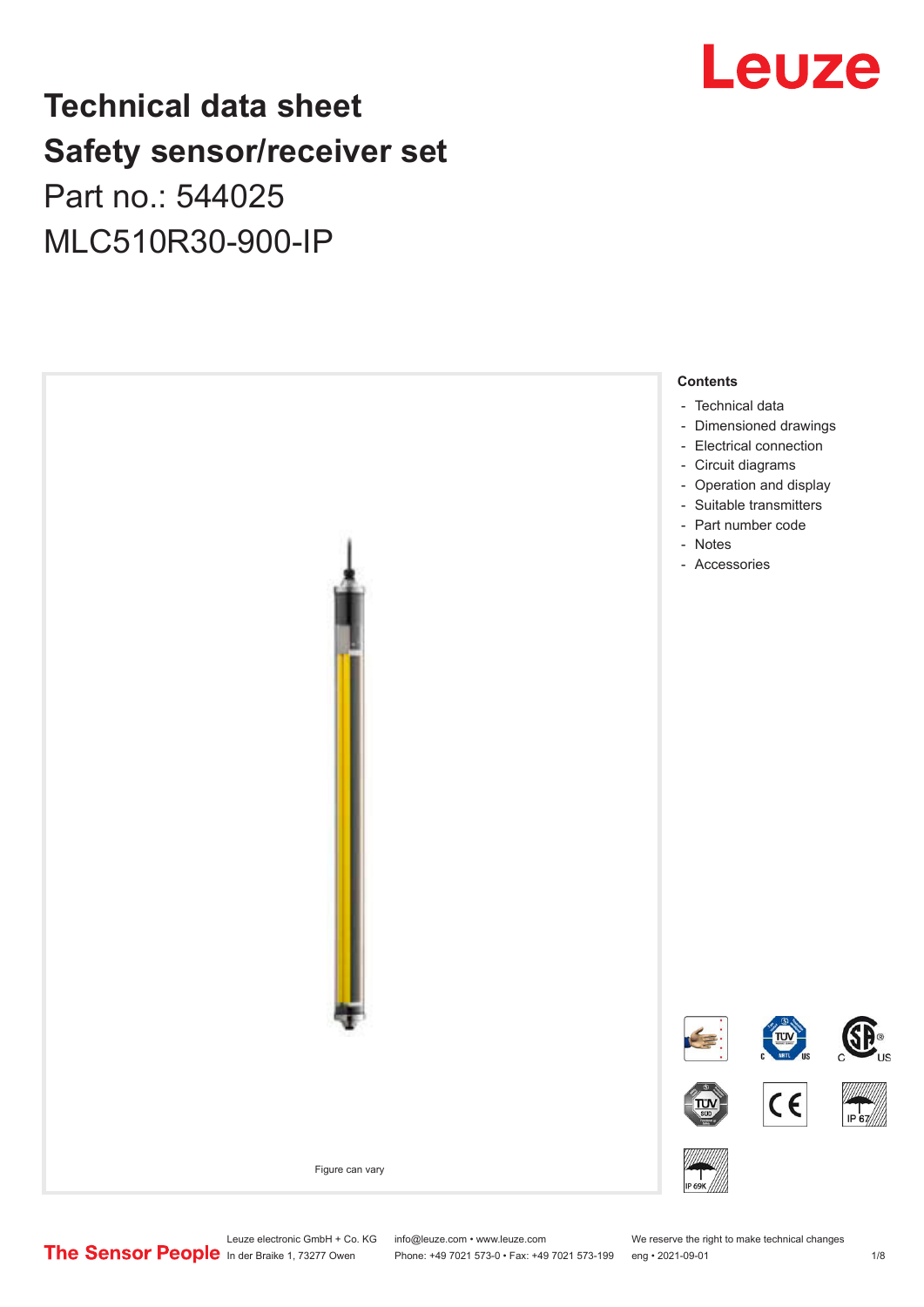## <span id="page-1-0"></span>**Technical data**

## Leuze

#### **Basic data**

| <b>Series</b> | <b>MLC 500</b>        |
|---------------|-----------------------|
| Device type   | Receiver              |
| Contains      | 2x BT-IP swivel mount |
| Application   | Hand protection       |
|               |                       |

#### **Functions**

**Function package** B **Functions** 

| <b>Basic</b>                    |
|---------------------------------|
| Automatic start/restart         |
| Transmission channel changeover |

#### **Characteristic parameters**

| <b>Type</b>            | 4, IEC/EN 61496          |
|------------------------|--------------------------|
| <b>SIL</b>             | 3, IEC 61508             |
| <b>SILCL</b>           | 3, IEC/EN 62061          |
| Performance Level (PL) | e, EN ISO 13849-1        |
| $PFH_{n}$              | 7.73E-09 per hour        |
| Mission time $T_M$     | 20 years, EN ISO 13849-1 |
| Category               | 4, EN ISO 13849          |
|                        |                          |

#### **Protective field data**

**Resolution** 30 mm **Protective field height** 900 mm

#### **Optical data**

| Synchronization | Optical between transmitter and receiver |
|-----------------|------------------------------------------|

#### **Electrical data**

| --------------            |                         |
|---------------------------|-------------------------|
| <b>Protective circuit</b> | Overvoltage protection  |
|                           | Short circuit protected |
|                           |                         |
| Performance data          |                         |
| Supply voltage $U_{B}$    | 24 V, DC, -20  20 %     |
| Current consumption, max. | 150 mA                  |
| Fuse                      | 2 A semi time-lag       |
|                           |                         |
| <b>Outputs</b>            |                         |

**Number of safety-related switching outputs (OSSDs)**

| Safety-related switching outputs |                                      |
|----------------------------------|--------------------------------------|
| <b>Type</b>                      | Safety-related switching output OSSD |
| Switching voltage high, min.     | 18 V                                 |
| Switching voltage low, max.      | 2.5V                                 |
| Switching voltage, typ.          | 22.5V                                |
| Voltage type                     | DC                                   |
| Current load, max.               | 380 mA                               |
| Load inductivity                 | $2,000$ µH                           |
| Load capacity                    | $0.3 \mu F$                          |
| Residual current, max.           | $0.2 \text{ mA}$                     |
| Residual current, typ.           | $0.002 \, \text{mA}$                 |
| Voltage drop                     | 1.5V                                 |

2 Piece(s)

|                          | Safety-related switching output 1 |  |
|--------------------------|-----------------------------------|--|
| Assignment               | Connection 1, pin 2               |  |
| <b>Switching element</b> | Transistor, PNP                   |  |

#### **Safety-related switching output 2 Connection 1, pin 4 Switching element** Transistor, PNP

#### **Timing**

| <b>Timing</b>                             |                               |  |
|-------------------------------------------|-------------------------------|--|
| <b>Response time</b>                      | 9 <sub>ms</sub>               |  |
| <b>Restart delay time</b>                 | 100 ms                        |  |
|                                           |                               |  |
| <b>Connection</b>                         |                               |  |
| <b>Number of connections</b>              | 1 Piece(s)                    |  |
|                                           |                               |  |
| <b>Connection 1</b>                       |                               |  |
| <b>Function</b>                           | Machine interface             |  |
| <b>Type of connection</b>                 | Cable with connector          |  |
| Cable length                              | 15,000 mm                     |  |
| <b>Sheathing material</b>                 | <b>PVC</b><br>M <sub>12</sub> |  |
| <b>Thread size</b><br><b>Material</b>     |                               |  |
|                                           | Metal                         |  |
| No. of pins                               | $5 - pin$                     |  |
| <b>Cable properties</b>                   |                               |  |
| Permissible conductor cross               | $0.25$ mm <sup>2</sup>        |  |
| section, typ.                             |                               |  |
| Length of connection cable, max.          | 100 <sub>m</sub>              |  |
| Permissible cable resistance to           | $200 \Omega$                  |  |
| load, max.                                |                               |  |
| <b>Mechanical data</b>                    |                               |  |
|                                           |                               |  |
| Dimension (Ø x L)                         | 52.5 mm x 1,100 mm            |  |
| <b>Housing material</b>                   | Metal                         |  |
| <b>Metal housing</b>                      | Aluminum                      |  |
| Lens cover material                       | Plastic / PMMA                |  |
| <b>Material of end caps</b>               | Diecast zinc                  |  |
| Net weight                                | $1,050$ g                     |  |
| <b>Housing color</b>                      | Yellow, RAL 1021              |  |
| <b>Type of fastening</b>                  | Swivel mount                  |  |
| <b>Protective tube</b>                    |                               |  |
| <b>Material</b>                           | PMMA, clear                   |  |
| <b>Material of end caps</b>               | V4A stainless steel (1.4404)  |  |
| Material of clamping cylinder             | PA <sub>6</sub>               |  |
| Material of pressure-equalization         | PA <sub>6</sub>               |  |
| membrane                                  |                               |  |
| Cable gland material                      | PA <sub>6</sub>               |  |
|                                           |                               |  |
| <b>Operation and display</b>              |                               |  |
| Type of display                           | LED                           |  |
| <b>Number of LEDs</b>                     | 2 Piece(s)                    |  |
|                                           |                               |  |
| <b>Environmental data</b>                 |                               |  |
| Ambient temperature, operation            | 055 °C                        |  |
| Ambient temperature, storage              | $-3070 °C$                    |  |
| <b>Relative humidity (non-condensing)</b> | 095%                          |  |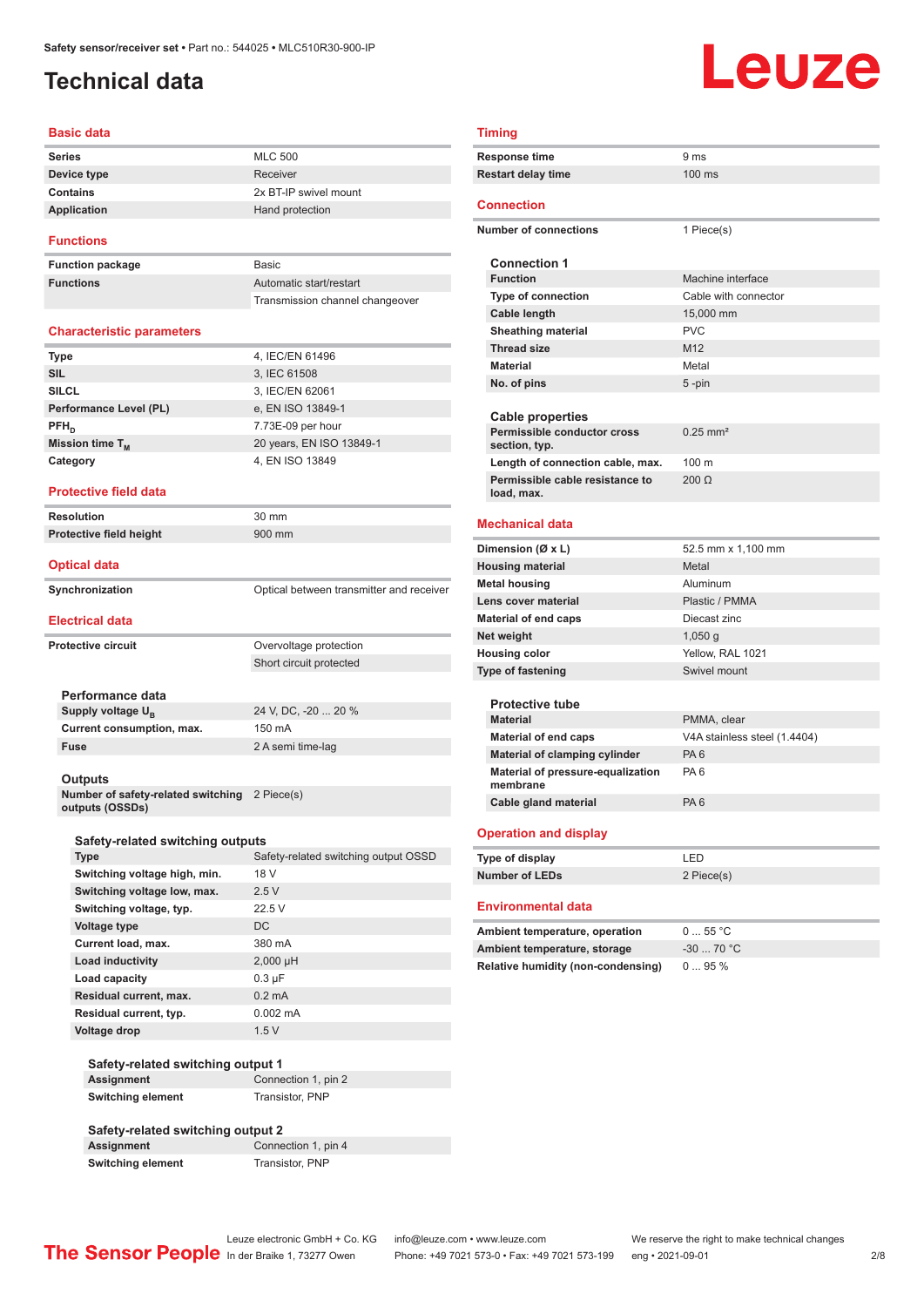## **Technical data**

## Leuze

#### **Certifications**

| Degree of protection        | IP 65               |
|-----------------------------|---------------------|
|                             | IP 66               |
|                             | IP 67               |
|                             | IP 69K              |
| <b>Protection class</b>     | III                 |
| <b>Certifications</b>       | c CSA US            |
|                             | c TÜV NRTL US       |
|                             | S Mark              |
|                             | <b>TÜV Süd</b>      |
| <b>Vibration resistance</b> | $50 \text{ m/s}^2$  |
| Shock resistance            | $100 \text{ m/s}^2$ |
| <b>US patents</b>           | US 6,418,546 B      |
|                             |                     |

#### **Classification**

| <b>Customs tariff number</b> | 85365019 |
|------------------------------|----------|
| eCl@ss 5.1.4                 | 27272704 |
| eCl@ss 8.0                   | 27272704 |
| eCl@ss 9.0                   | 27272704 |
| eCl@ss 10.0                  | 27272704 |
| eCl@ss 11.0                  | 27272704 |
| <b>ETIM 5.0</b>              | EC002549 |
| <b>ETIM 6.0</b>              | EC002549 |
| <b>ETIM 7.0</b>              | EC002549 |
|                              |          |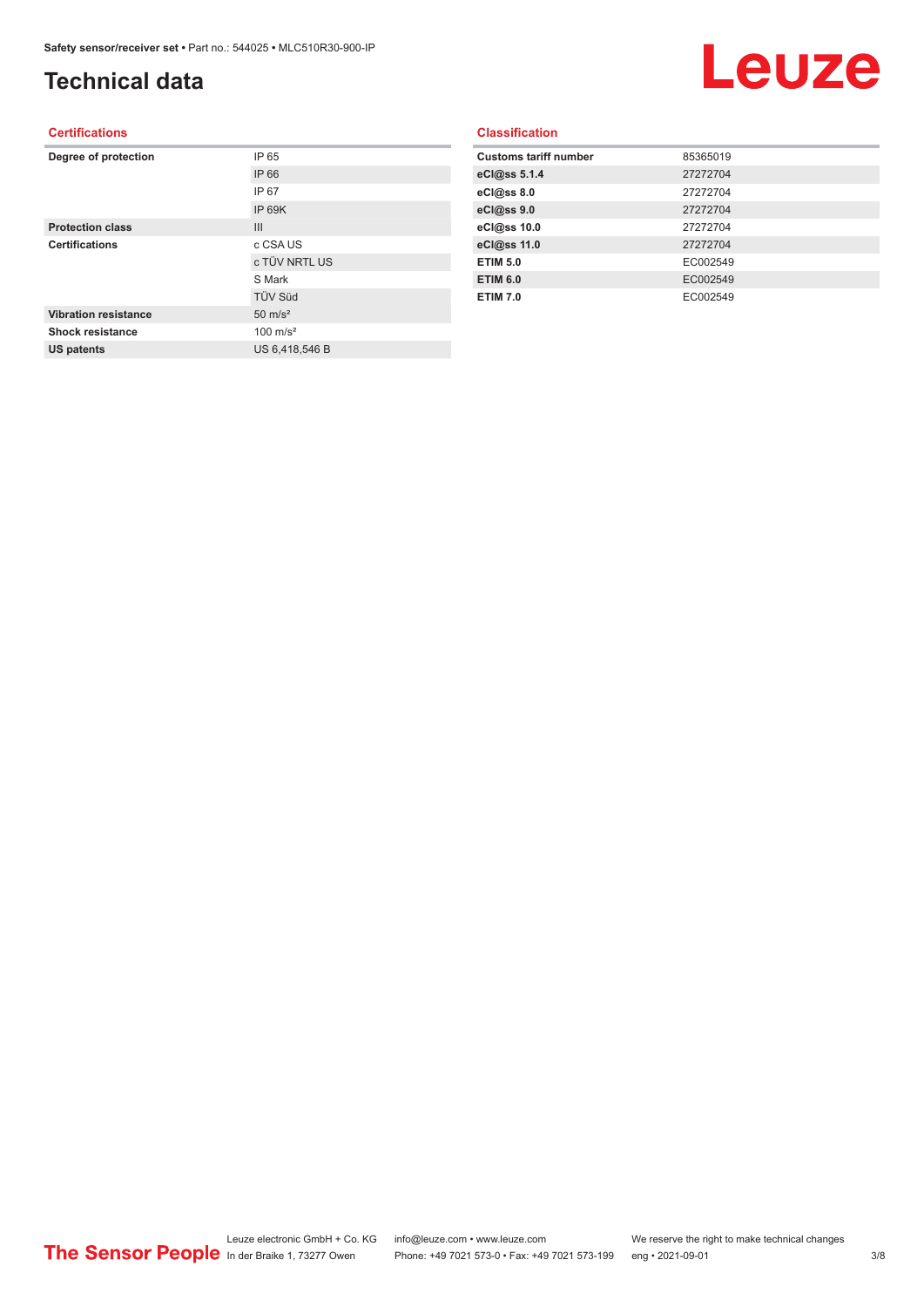## <span id="page-3-0"></span>**Dimensioned drawings**

All dimensions in millimeters

MLC safety light curtains pre-mounted in the IP protective tube





- a Connection cable
- b Mounting brackets for mounting
- c End caps, stainless steel V4A
- d MLC receiver
- e IP protective tube

A Total height incl. mounting brackets = 1120 mm

- L Spacing of drilled holes for mounting brackets
	-
- = 1100 mm<br>H<sub>PFN</sub> Effective protective field height = 900 mm

Leuze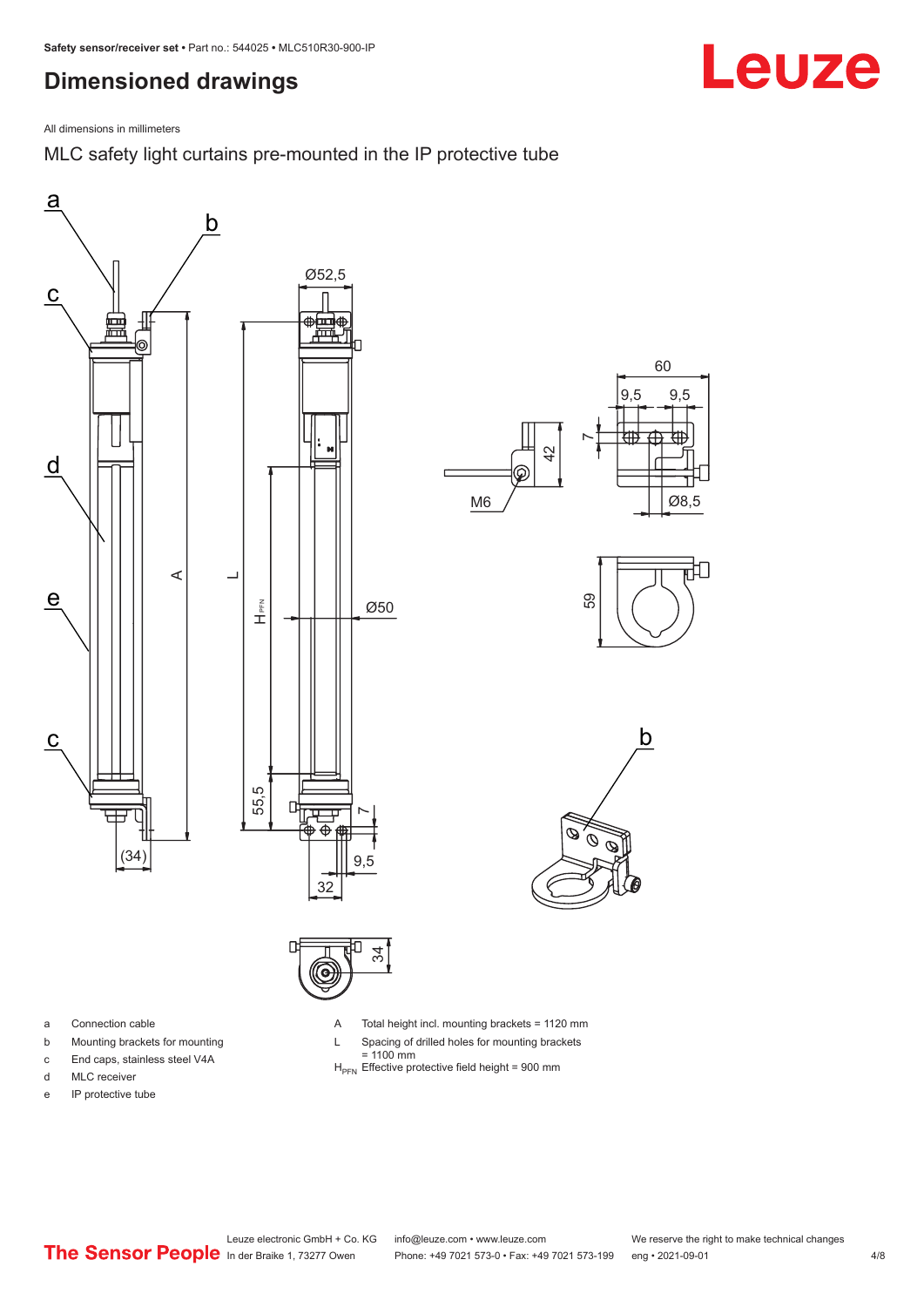## <span id="page-4-0"></span>**Electrical connection**

#### **Connection 1**

| <b>Function</b>           | Machine interface    |
|---------------------------|----------------------|
| Type of connection        | Cable with connector |
| Cable length              | 15,000 mm            |
| <b>Sheathing material</b> | <b>PVC</b>           |
| Cable color               | <b>Black</b>         |
| <b>Thread size</b>        | M12                  |
| <b>Type</b>               | Male                 |
| <b>Material</b>           | Metal                |
| No. of pins               | $5$ -pin             |
| Encoding                  | A-coded              |
| <b>Connector housing</b>  | <b>FE/SHIELD</b>     |

| Pin | <b>Pin assignment</b> | <b>Conductor color</b> |                   |
|-----|-----------------------|------------------------|-------------------|
|     | VIN1                  | <b>Brown</b>           |                   |
|     | OSSD1                 | White                  | m                 |
|     | VIN <sub>2</sub>      | <b>Blue</b>            | $E = \frac{1}{2}$ |
|     | OSSD <sub>2</sub>     | <b>Black</b>           |                   |
|     | <b>FE/SHIELD</b>      | Gray                   |                   |

## **Circuit diagrams**

Connection diagram receiver



## Leuze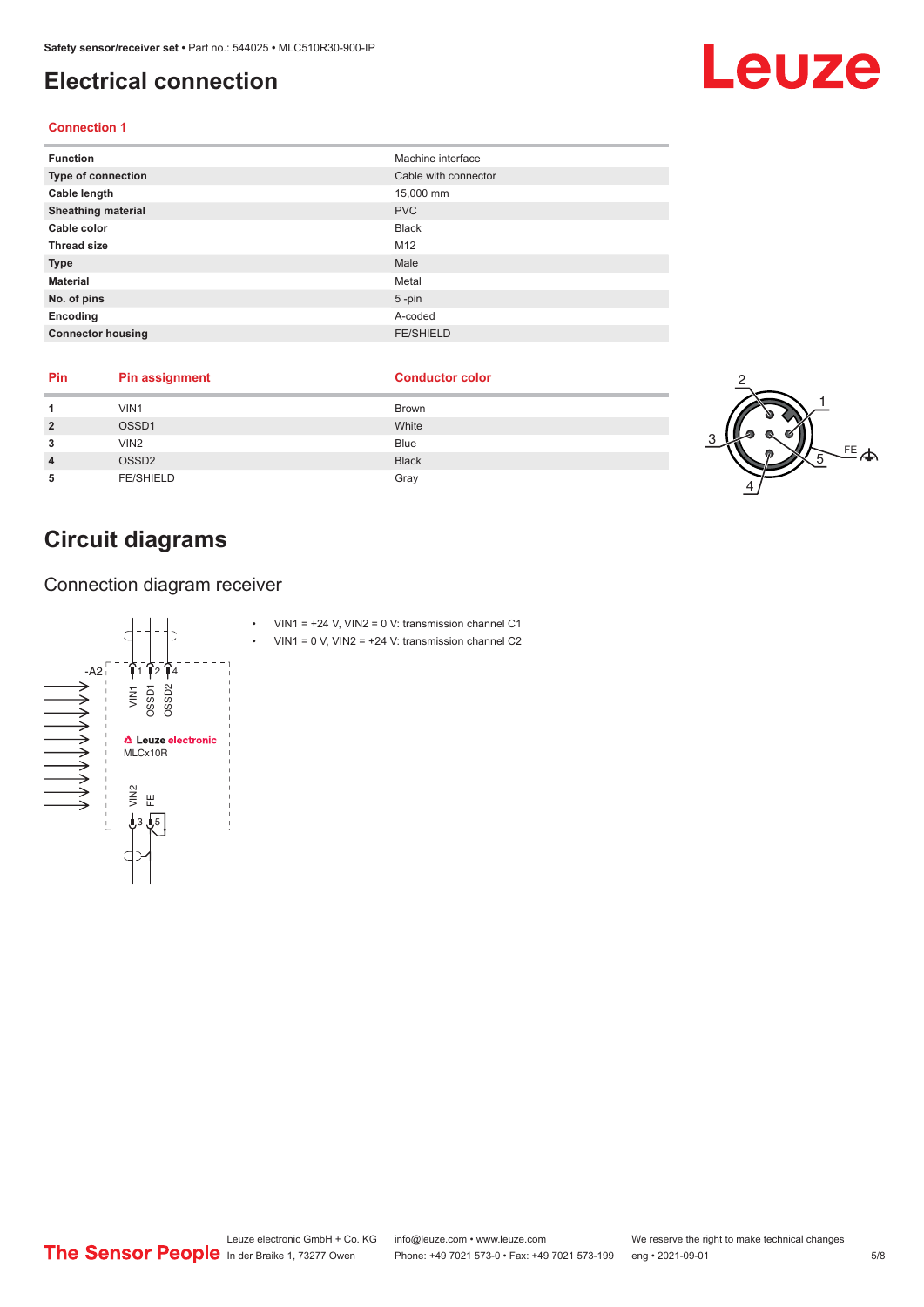## <span id="page-5-0"></span>**Circuit diagrams**

## Leuze

#### Circuit diagram example with downstream MSI-SR4B safety relay



## **Operation and display**

| <b>LED</b>     | <b>Display</b>          | <b>Meaning</b>                    |
|----------------|-------------------------|-----------------------------------|
| 1              | Off                     | Device switched off               |
|                | Red, continuous light   | OSSD off.                         |
|                | Red, flashing, 1 Hz     | External error                    |
|                | Red, flashing, 10 Hz    | Internal error                    |
|                | Green, flashing, 1 Hz   | OSSD on, weak signal              |
|                | Green, continuous light | OSSD on                           |
| $\overline{2}$ | Off                     | Transmission channel C1           |
|                | Red, continuous light   | OSSD off, transmission channel C2 |

### **Suitable transmitters**

| Part no. | <b>Designation</b> | <b>Article</b>                    | <b>Description</b>                                                                                                                                     |
|----------|--------------------|-----------------------------------|--------------------------------------------------------------------------------------------------------------------------------------------------------|
| 544018   | MLC500T30-900-IP   | Safety sensor/<br>transmitter set | Resolution: 30 mm<br>Protective field height: 900 mm<br>Operating range: 0  8 m<br>Connection: Cable with connector, M12, Metal, 5-pin, 15,000 mm, PVC |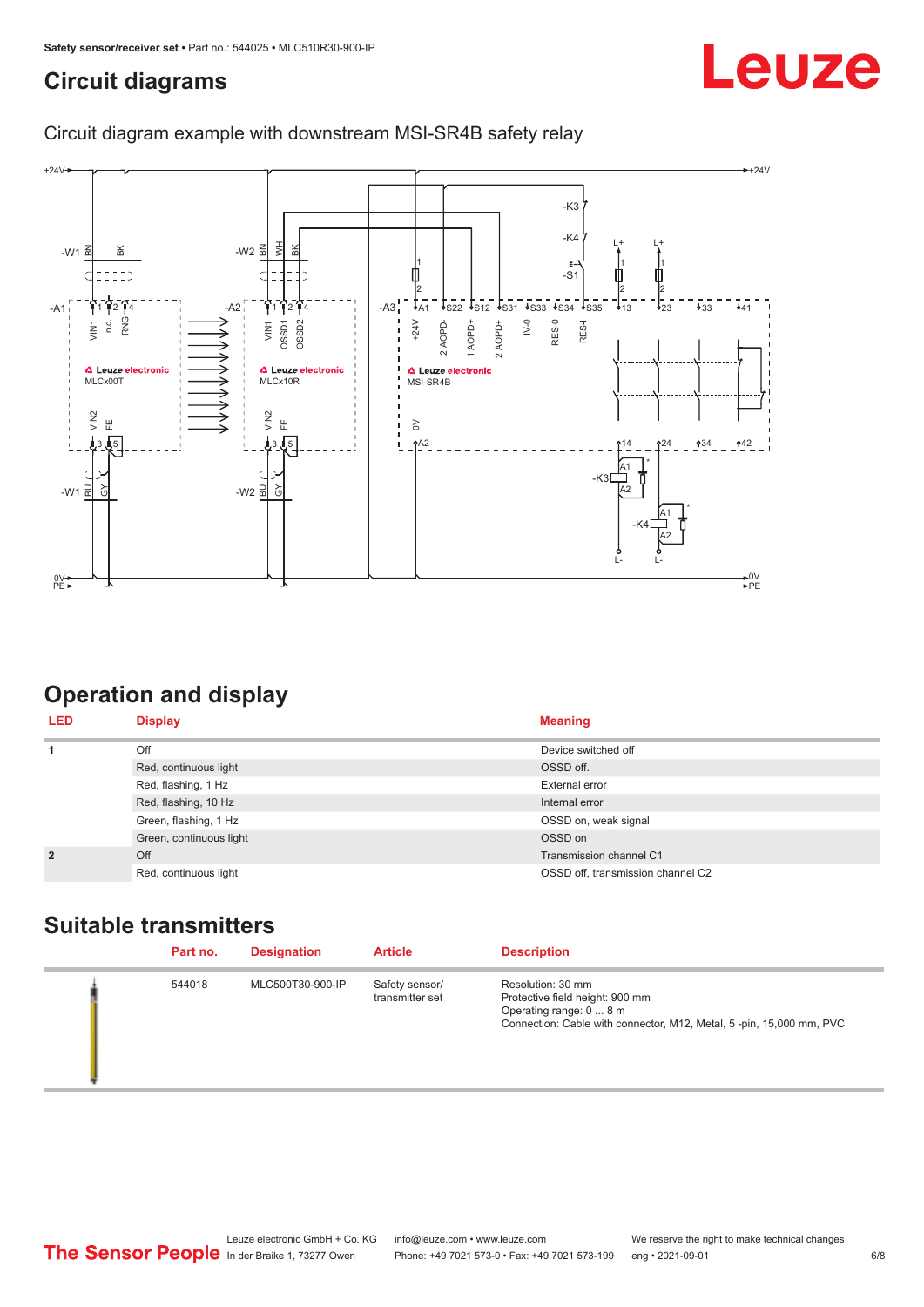## <span id="page-6-0"></span>**Part number code**

#### Part designation: **MLCxyy-za-hhhhei-ooo**



| <b>MLC</b> | <b>Safety light curtain</b>                                                                                                                                                                                                                                                                 |
|------------|---------------------------------------------------------------------------------------------------------------------------------------------------------------------------------------------------------------------------------------------------------------------------------------------|
| x          | <b>Series</b><br>3: MLC 300<br>5: MLC 500                                                                                                                                                                                                                                                   |
| yy         | <b>Function classes</b><br>00: transmitter<br>01: transmitter (AIDA)<br>02: transmitter with test input<br>10: basic receiver - automatic restart<br>11: basic receiver - automatic restart (AIDA)<br>20: standard receiver - EDM/RES selectable<br>30: extended receiver - blanking/muting |
| z          | Device type<br>T: transmitter<br>R: receiver                                                                                                                                                                                                                                                |
| a          | <b>Resolution</b><br>14: 14 mm<br>$20:20$ mm<br>30:30 mm<br>40:40 mm<br>90: 90 mm                                                                                                                                                                                                           |
| hhhh       | Protective field height<br>150  3000: from 150 mm to 3000 mm                                                                                                                                                                                                                                |
| е          | <b>Host/Guest (optional)</b><br>H: Host<br>MG: Middle Guest<br>G: Guest                                                                                                                                                                                                                     |
| j.         | Interface (optional)<br>/A: AS-i                                                                                                                                                                                                                                                            |
| 000        | Option<br>/V: high Vibration-proof<br>EX2: explosion protection (zones 2 + 22)<br>SPG: Smart Process Gating                                                                                                                                                                                 |
|            | <b>Note</b>                                                                                                                                                                                                                                                                                 |
| 0          | $\&$ A list with all available device types can be found on the Leuze website at www.leuze.com.                                                                                                                                                                                             |

### **Notes**



#### **Observe intended use!**

 $\%$  The product may only be put into operation by competent persons.

 $\%$  Only use the product in accordance with its intended use.